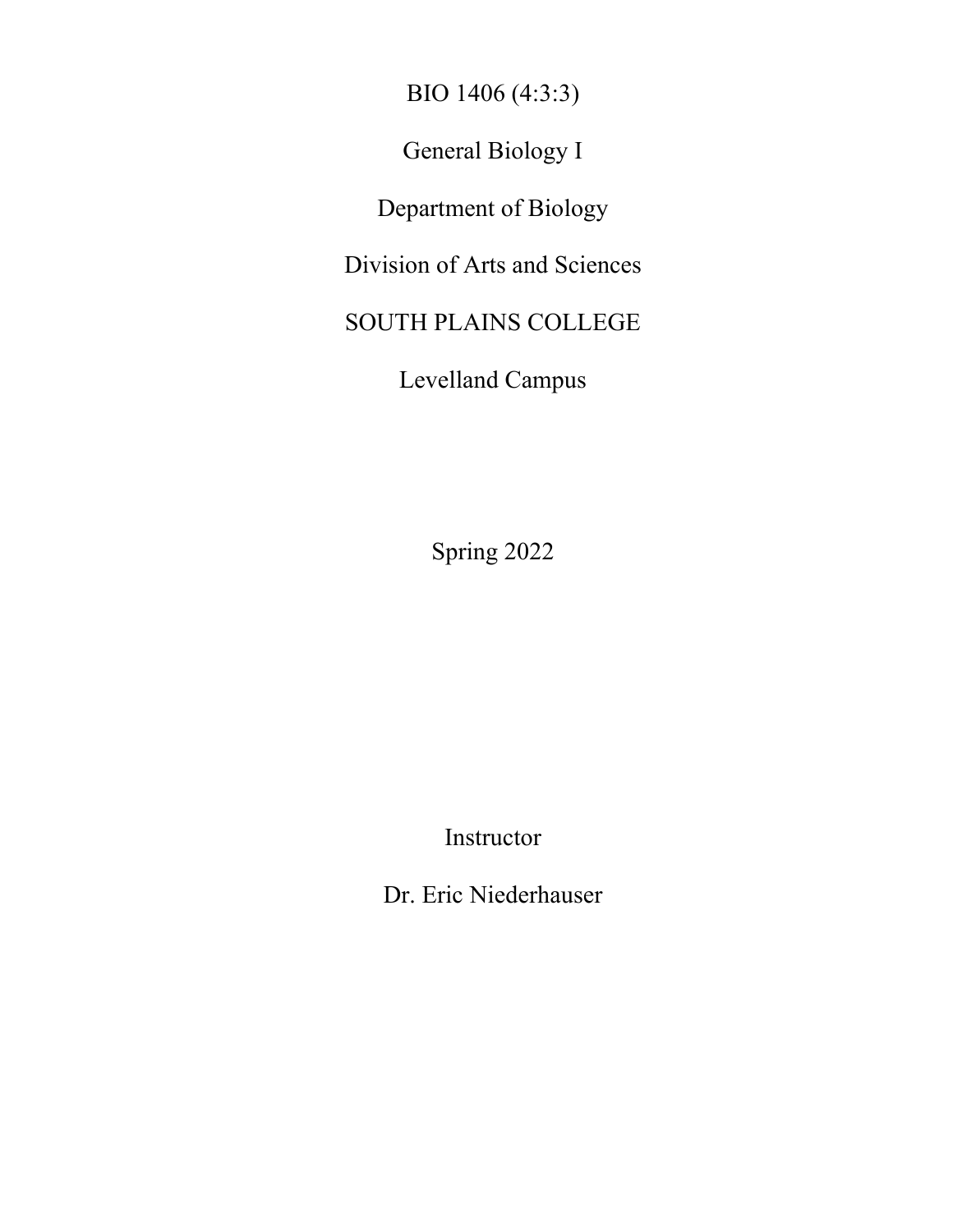# **Course Information Biology I for Science Majors (BIOL 1406) Spring 2022**

**Instructor:** Dr. Eric Niederhauser Office: S81; Phone: 806 716-2321; Email: eniederhauser@southplainscollege.edu Office Hours: Monday: 9:30 – Noon, 2:30 – 3:30 Tuesday: 8:30 – Noon Friday: 9:00 – 11:00

**Course Description:** This course focuses on fundamental principles of living organisms including the chemistry of life, cell and molecular biology, genetics and evolution. This is the first semester of an integrated course for majors in biological sciences and related studies, including the medical disciplines.

## **Course Implementation:**

PREREQUISITE: None. CREDIT: Four semester hours RECOMMENDED TEXT: Campbell *Biology*, 12th Ed. by Urry et.al. Others ARE acceptable. REQUIRED LAB MANUAL: *Biology for Science Majors I & II, Lab Manual*, by South Plains College Biology Department. Available only at the SPC bookstore.

**Blackboard:** Grades, course information, lectures, links etc. will be available on Blackboard, accessed through https://southplainscollege.blackboard.com. You are responsible for checking Blackboard regularly. You can always see your current grade on Blackboard

**Emails and Announcements:** I may post announcements on Blackboard and/or send emails to your SPC email address periodically throughout the semester. You are responsible for any information that is in the announcements or sent to your SPC email by me or the college, so please check them regularly.

## **Grading**

EXAMS: There will be four exams given during the semester covering both lecture and lab. The exams will be multiple choice, true or false, fill-in-the blank, short answer and essay questions. The final exam will be comprehensive.

Do not miss exams. If you know in advance that you will be absent on an exam date, notify the instructor ahead of time. It MAY be possible to take the exam at an alternate time. If you miss an exam and do not contact me within 24 hours, I will not consider a makeup exam. Failure to notify me will result in a zero for the exam.

IN-CLASS QUIZZES: There will be quizzes at the beginning of most classes that will address the previous lecture and lab. If you are late for class your quiz grade will suffer. There will be no in-class quiz makeups but at least three of the lowest in-class quiz grades will be dropped. Students with 4 or more absences and/or tardies (for any reason) will NOT have the lowest quiz grades dropped. Quizzes will use a remote clicker system.

LAB GRADES: Lab material is incorporated into Exams, Quizzes/Assignments. Credit will also be given for attendance (which is required). There are no lab makeups.

## GRADING SUMMARY

| <b>Grade Type</b>          | <b>Percentage of Grade</b> |
|----------------------------|----------------------------|
| Exams                      | 70 %                       |
| In-Class Quizzes           | $20\%$                     |
| Lab Attendance/Assignments | 10%                        |

*Grading scale:* Final semester average  $90-100 = A$ ;  $80-89 = B$ ;  $70-79 = C$ ;  $60-69 = D$ ;  $60 = F$ . *Last Day to Drop the Course*: May 4, 2022

**This course must be completed with a grade of C or better for the student to take General Biology II (Biology 1407) at South Plains College.**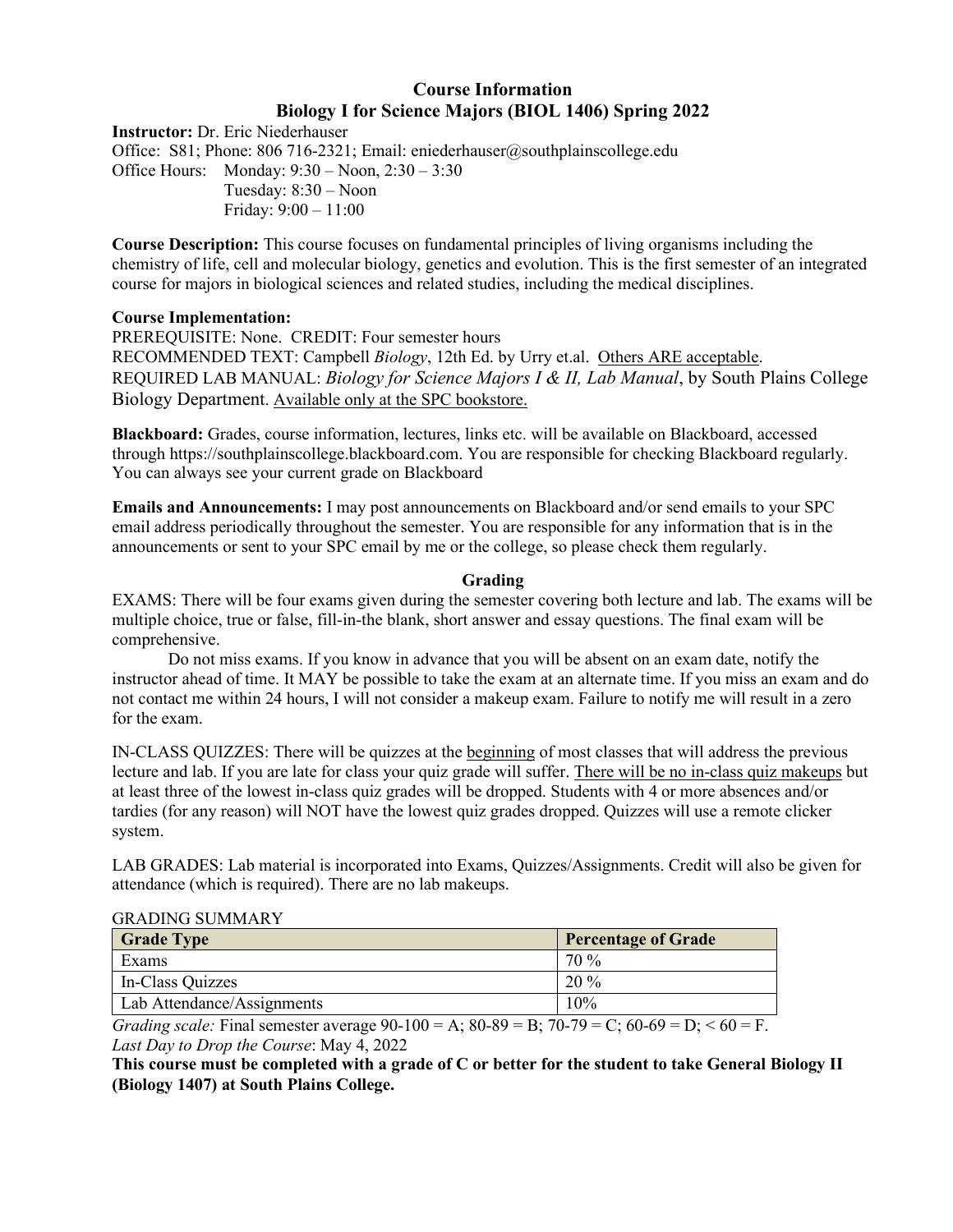# **Policies, Procedures and Rules**

This course will be conducted according to the policies and procedures of the South Plains College Student Handbook and General Catalog.

**General Attendance Policy:** Punctual and regular class attendance is mandatory. Students are responsible for all class work covered during absences from class, even in cases in which the absence was unavoidable. When absences become excessive and, in the opinion of the instructor, minimum course objectives cannot be met, the student will be withdrawn from the course. Any student with 5 absences or tardies (to lecture and/or lab), or 4 consecutive absences will be withdrawn from the class.

Once a week, class meetings consist of lecture period AND a lab period; consequently, being absent from either class OR LAB will count as an absence.

If something extraordinary arises during the semester, I will certainly take this into consideration and some exception to the attendance policy may be made. If you intend to withdraw from the course, please see me and officially withdraw. Do not just stop coming to class. Please meet with the instructor should problems arise.

A student who does not attend a class by the 12th day of classes will automatically be deleted from the class rolls.

COVID 19: If you are experiencing any of the following symptoms, please do not attend class and either seek medical attention or get tested for COVID-19.

- Cough, shortness of breath, difficulty breathing
- Fever or chills
- Muscles or body aches
- Vomiting or diarrhea
- New loss of taste and smell

To be excused from attendance requirements, please also notify DeEtte Edens, BSN, RN, Associate Director of Health & Wellness, at dedens@southplainscollege.edu or 806-716-2376.

**Tardy Policy:** Arriving to class late is disruptive. If you are late, please come in quickly and quietly take your seat. A student who is consistently tardy will be withdrawn from the class. If you are late please see the instructor after class to ensure you were noted as present. See me if there is a problem or if you know you will be late. Barring emergency, there is no excuse for being tardy to lab. If you are late for lab you will lose participation credit for the lab.

**Classroom Conduct:** To create an effective learning environment, respect must be shown to your fellow students and to the instructor. Disruptive and disrespectful behavior will not be tolerated. Disruptive and disrespectful behavior includes:

- o Cell phone use. **All cell phones and other electronic devices should be turned OFF inside the classrooms - both lecture and lab. Cell phones should not be in view at any time.**
- o Use of other electronic devices including laptops. Research shows that taking notes by hand is more effective. I reserve the right to allow laptop use on an individual basis.
- o Leaving class during lecture. **If you will need to leave early let me know.**
- o Sleeping in class or lab.
- o Eating in lab. Discrete food consumption in lecture is tolerated.
- o Failure to follow general instructions.
- o Talking out of turn, cursing, etc.

**You will receive a zero for the day's quiz for disruptive behavior** and may be asked to leave the classroom. If the poor behavior is deemed excessive the student may be withdrawn from the course.

**Academic Integrity:** The attempt of any student to cheat or present as her/his own any work, which she/he has not honestly performed is regarded by the faculty and administration as a most serious offense and renders the offender liable to serious consequences, possibly suspension.

Examples of cheating and dishonesty include (but are not limited to): plagiarism, illegal possession of examinations, the use of unauthorized notes during an examination or quiz, obtaining information during an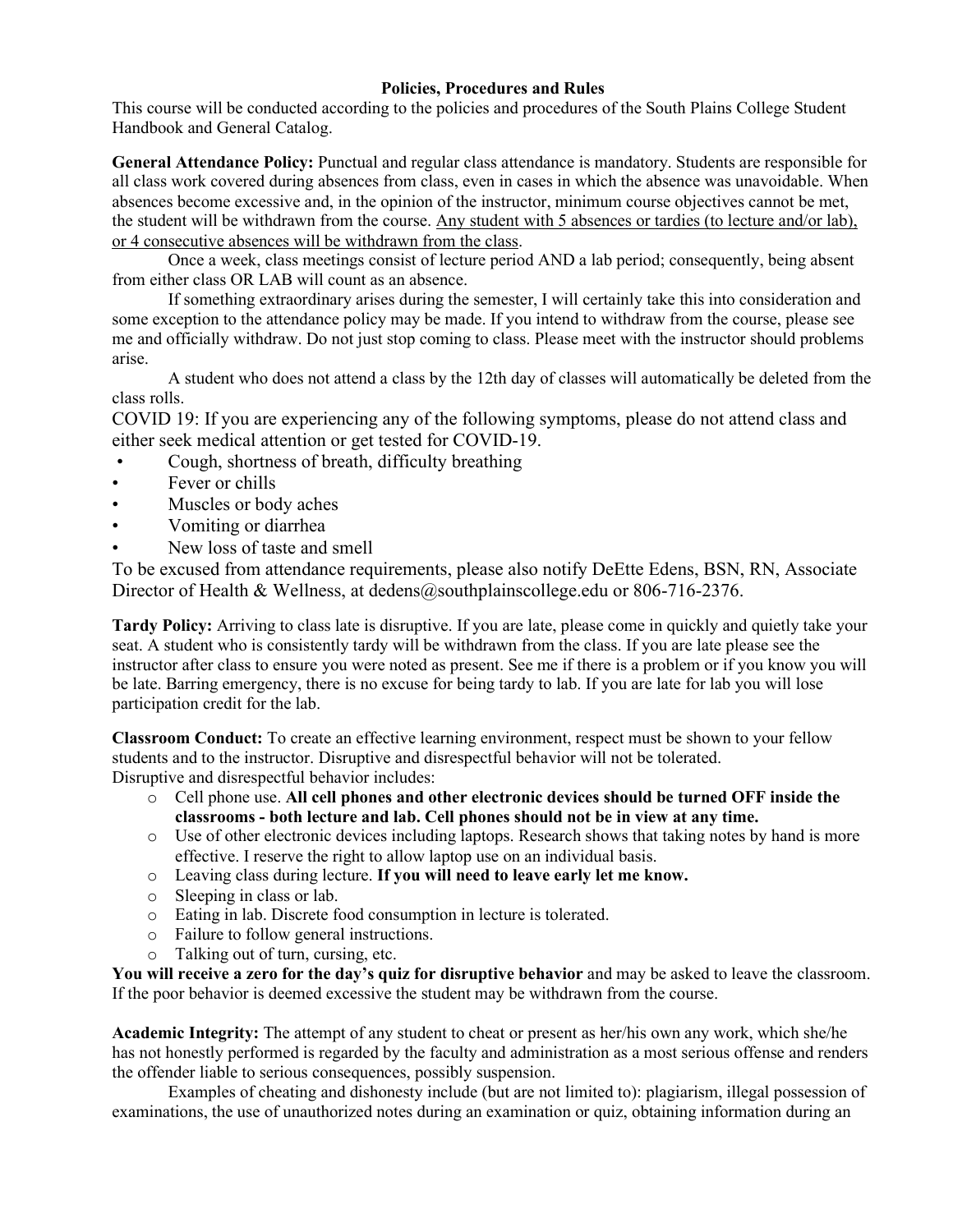exam from the textbook or from the exam paper of another student, assisting others to cheat, alteration of grade records, illegal entry or unauthorized presence in an office.

You must use your own words on exams.

**Students with disabilities,** including but not limited to physical, psychiatric, or learning disabilities, who wish to request accommodations in this class should notify the Disability Services Office early in the semester so that the appropriate arrangements may be made. In accordance with federal law, a student requesting accommodations must provide acceptable documentation of his/her disability to the Disability Services Office. For more information, call or visit the Disability Services Office at Levelland (Student Health & Wellness Office) 806-716-2577, Reese Center (Building 8) 806-716-4675, or Plainview Center (Main Office) 806-716- 4302 or 806-296-9611.

Privacy: The federal law guaranteeing student privacy is the policy of this professor as well as that of SPC. This means that I will not discuss your grade with anyone other than you. I will NOT discuss your grade with your parents, guardians, friends, etc.

**Lab Safety:** Each student will be informed/trained on the "Chemical Hygiene Plan (CHP) for Laboratories at South Plains College" during the first week of the semester. Each student will be required to acknowledge receipt of this information and be required to follow all procedures outlined by the instructor and/or staff of South Plains College.

**Material Safety Data Sheets (MSDS):** These data sheets detail any potential hazards which may be incurred while utilizing various chemicals in the laboratory. The MSDS notebook is located in room 146 of the science building. All students are encouraged to read about the chemicals used in the lab in the MSDS notebook. Please ask the instructor if you need assistance.

**Non-Discrimination Statement:** South Plains College does not discriminate on the basis of race, color, national origin, sex, disability or age in its programs and activities. The following person has been designated to handle inquiries regarding the non-discrimination policies: Vice President for Student Affairs, South Plains College, 1401 College Avenue, Box 5, Levelland, TX 79336. Phone number 806-716-2360.

**Campus Concealed Carry** - South Plains College permits the lawful carry of concealed handguns in accordance with Texas state law, and Texas Senate Bill 11. Individuals possessing a valid License to Carry permit, or the formerly issued Concealed Handgun License, may carry a concealed handgun at all campus locations except for the following.

• Natatorium

For a complete list of campus carry exclusions zones by event, please visit http://www.southplainscollege.edu/campuscarry.php

**Resources for help:** My goal is your success. If you have any questions or concerns, ASK ME! Please! Anything that affects your performance as a student is important to me and South Plains College. We will do everything we can to support you and help you succeed.

Specific places to seek help depend on the factors that are affecting your performance:

ACADEMIC: Instructor, Tutors, Learning Center - 3<sup>rd</sup> floor library building. PERSONAL: Health & Wellness Center (8 free counseling appointments per year). HEALTH: Student Health Clinic (free for students with 6 or more credit hours).